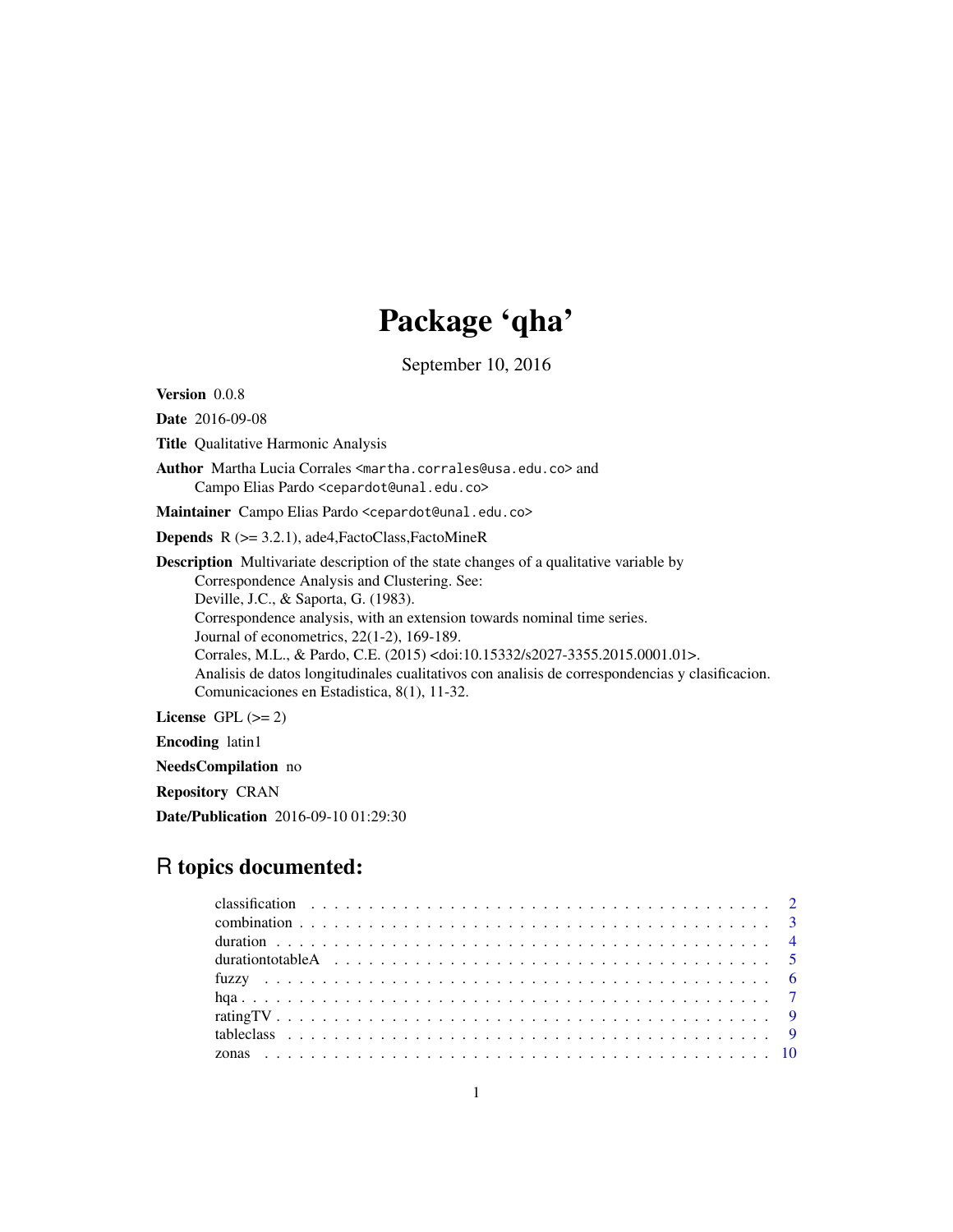#### <span id="page-1-0"></span>**Index** [12](#page-11-0)

classification *Cluster Analysis*

#### Description

It makes cluster analysis of the data using the nfcl first factorial coordinates

#### Usage

classification(datos,numclass=2,numaxes=5,pesos=NULL)

#### Arguments

| datos    | object of type data frame or matrix with coordinates of factorial analysis |
|----------|----------------------------------------------------------------------------|
| numclass | number of class. Default 2                                                 |
| numaxes  | number of dimensions for the classification. Default 5                     |
| pesos    | a vector of row weights. Default NULL                                      |

#### Details

The data given by datos is clustered by the Ward method using the function ward.cluster of the package FactoClass. This classification is optimized across the method kmeans.

#### Value

An object of class "kmeans", a list with components: cluster, centers, withinss and size. To more information see the function kmeans.

#### Author(s)

Martha Lucia Corrales <martha.corrales@usa.edu.co> & Campo Elias Pardo <cepardot@unal.edu.co>

#### Examples

```
data(ratingTV)
```

```
# Fuzzy Correspondence Analysis
fuzzyb<-fuzzy(datos=ratingTV$tab, vectorc=c(15,15,15,15,15,15))
6
#Cluster analysis
clases<-classification(datos=fuzzyb$li,numclass=7, numaxes=6)
clases$cluster
clases$centers
clases$size
```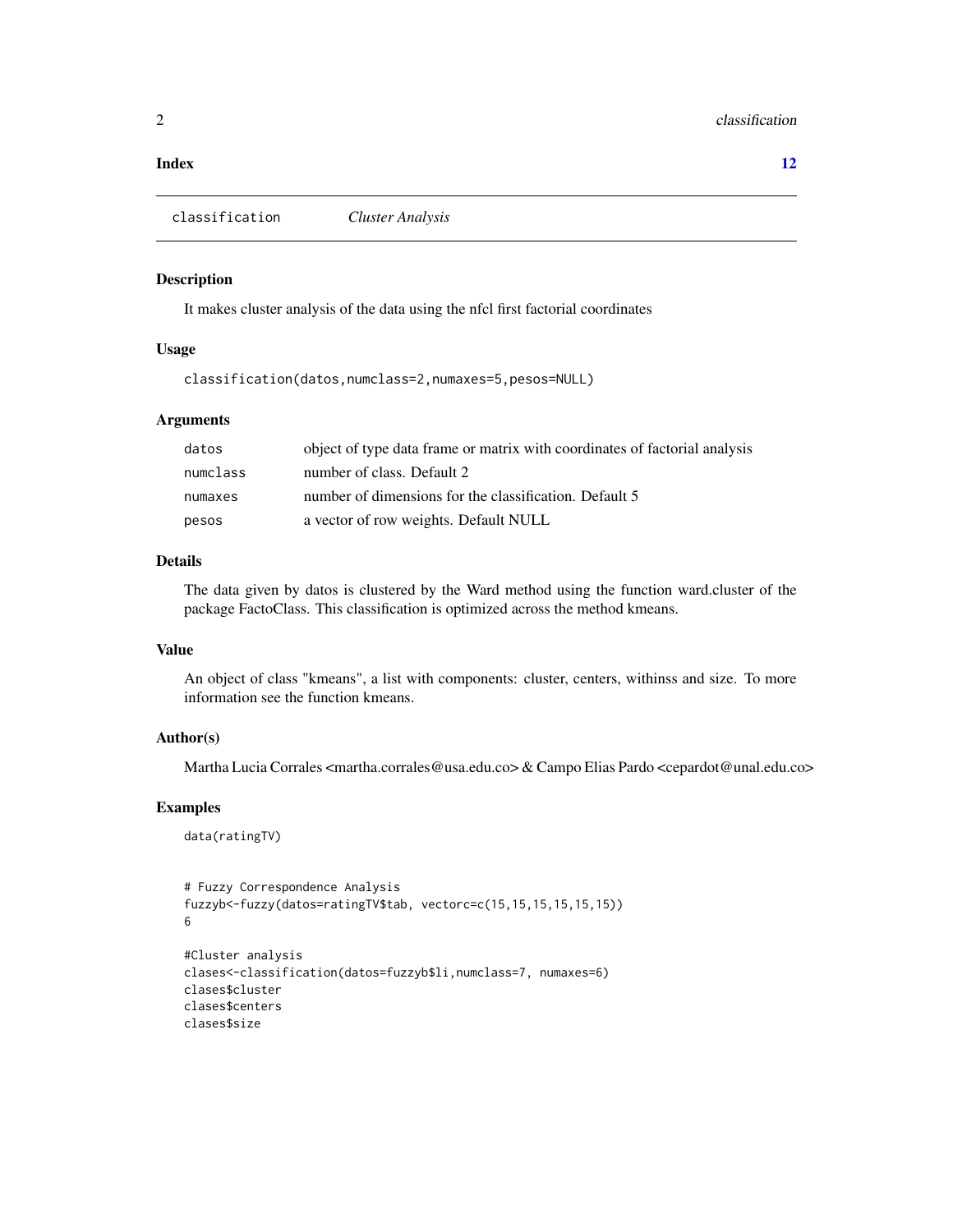<span id="page-2-0"></span>

It realizes the combination among the Qualitative Harmonic Analysis and the Multiply Factorial Analysis for the treatment of longitudinal qualitative variables.

#### Usage

combination(datos, vectorc, ilustra = NULL, ilustc=NULL, ilust.type=NULL,pesos=NULL)

#### Arguments

| datos      | object of type dataframe or matrix containing positive values (counts or propor-<br>tions)                                                                                                                             |
|------------|------------------------------------------------------------------------------------------------------------------------------------------------------------------------------------------------------------------------|
| vectorc    | a vector containing the number of categories for each fuzzy variable                                                                                                                                                   |
| ilustra    | object of type matrix or data frame with the illustrative variables. Default $=$<br>NULL)                                                                                                                              |
| ilustc     | a vector containing the number of variables in each illustrative group                                                                                                                                                 |
| ilust.type | the type of variable in each ilustrative group: "c" for quantitative variables, "s"<br>for quantitative variables scales to unit variance, "n" for qualitative variables.<br>By default all variables are qualitative) |
| pesos      | a vector containing the weights of the rows                                                                                                                                                                            |

#### Details

The AAC presented by the first time in 1979 by Deville and Saporta, is an exploratory method of longitudinal categorical information which aim is to construct the information of the individuals of a sample, during a certain period of time. These individuals are described by the chronology of a succession of changes of stages among a set of possible stages. Deville and Saporta demonstrated that information of this type can be analyzed of form similar to what would make in a process escalar (harmonic analysis).

When in the AAC it is chosen for a recodification that indicates the proportion of time that an individual remains in a category, with regard to a specific period of time, there is obtained a table that can turn as a table of diffuse codification, that is to say, the individuals take different values of the same variable with different degrees of association; and this one can be analyzed across an extension of the analysis of multiple correspondences: the diffuse analysis of correspondences, proposed by Chevenet, Doledec and Chessel in 1994.

The analysis factorial multiple appears as a method factorial for the description of the same set of individuals across several groups of variables. In the longitudinal studies, the groups are formed according to the moment of the time in which the variables have been measured. It is obtained then, a table with combinations of transverse cuts in the time.

The function combination, considers the use of both methods to analyze longitudinal categorical data.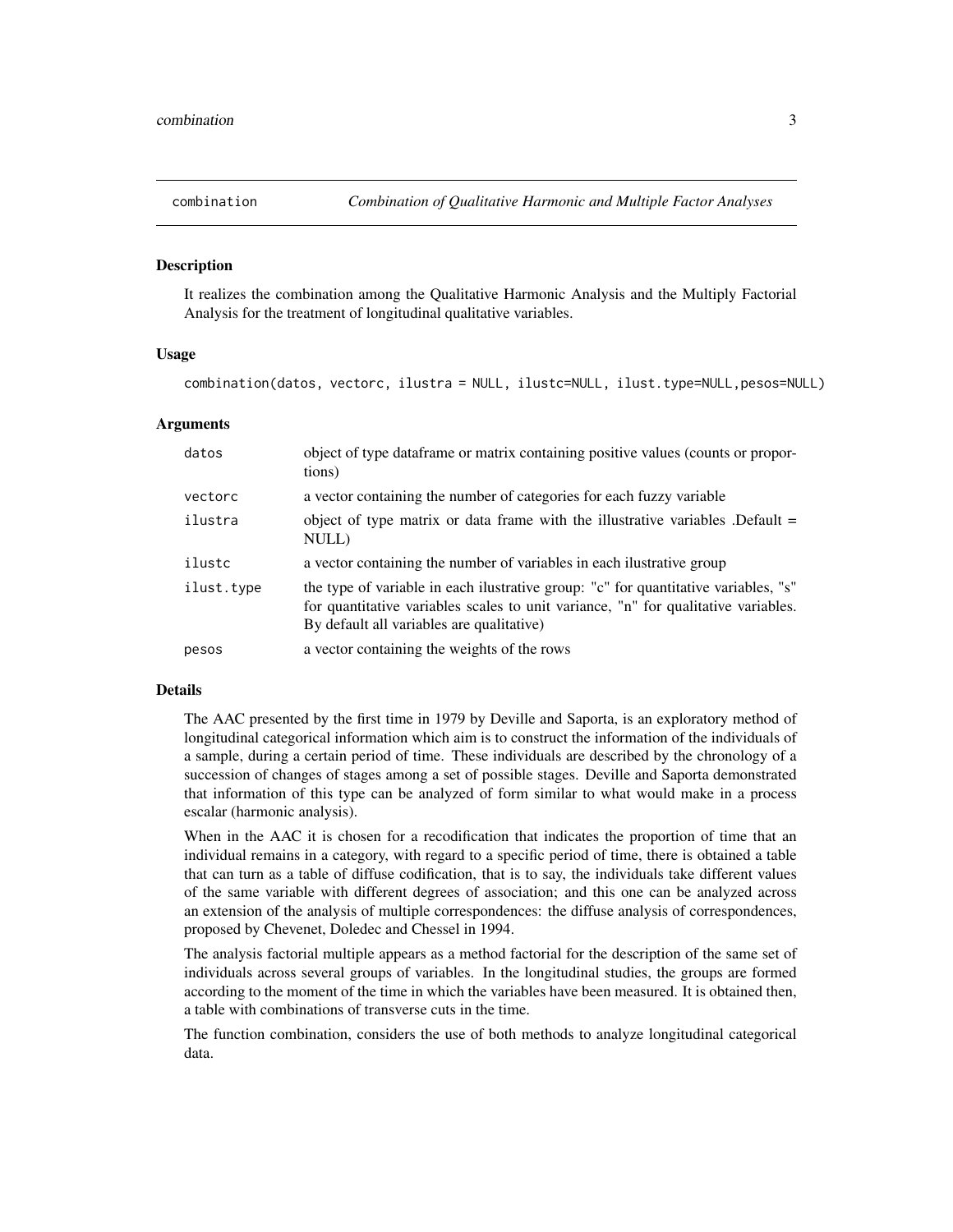#### <span id="page-3-0"></span>Value

Returns the individuals factor map, the variables factor map and the groups factor map. The function combination returns an object type MFA of the package FactoMineR.

#### Author(s)

Martha Lucia Corrales <martha.corrales@usa.edu.co> & Campo Elias Pardo <cepardot@unal.edu.co>

#### Examples

```
# data(ratingTV)
# AAC_FMA<-combination(datos=ratingTV$tab,vectorc=c(15,15,15,15,15,15),
# ilustra=ratingTV$ilus,ilustc=c(4))
#10
#AAC_FMA$separate.analyses
#AAC_FMA$eig
#AAC_FMA$group
#AAC_FMA$summary.quali
#AAC_FMA$partial.axes
```
duration *Calculate of duration time*

#### Description

It calculates the duration time for every individual in the category of the longitudinal variable

#### Usage

```
duration(datos, units = "auto")
```
#### Arguments

| datos | a data frame containing ID, Start-Time, End-Time, Modality of the Longitudinal |
|-------|--------------------------------------------------------------------------------|
|       | Variable                                                                       |
| units | unis time:"secs", "mins", "hours", "days", "weeks", "months", "years"          |

#### Details

It calculates the duration time to the table containing ID, START\_TIME,END\_TIME,MODALIDAD

#### Value

| datos | a data frame containing ID, Modality of the Longitudinal Variable, Duration |
|-------|-----------------------------------------------------------------------------|
|       | tıme                                                                        |

#### Author(s)

Martha Lucia Corrales <martha.corrales@usa.edu.co> & Campo Elias Pardo <cepardot@unal.edu.co>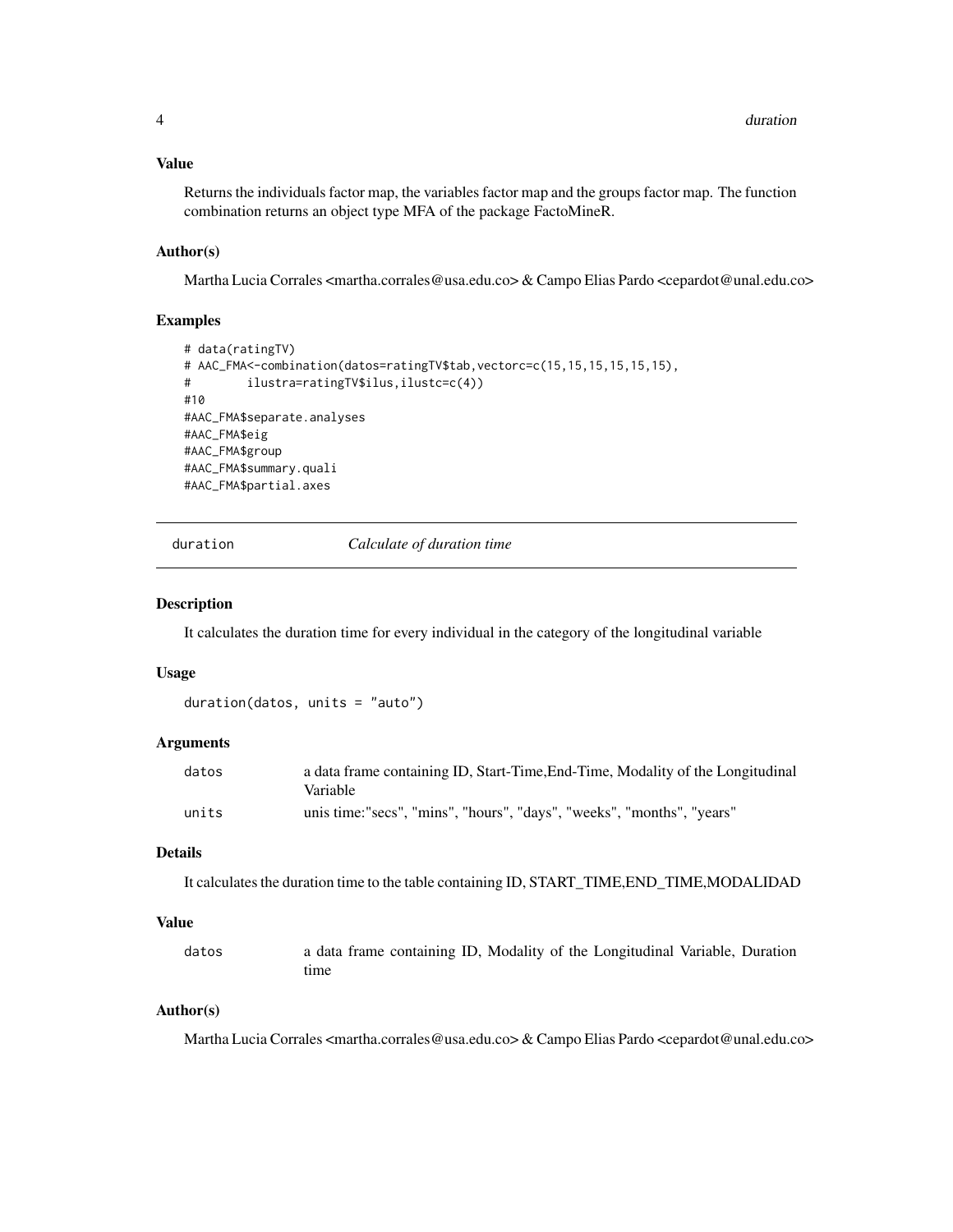<span id="page-4-0"></span>It realizes the transformation of the table that contains the durations in every modality of the longitudinal variable in the table that it groups for periods of time

#### Usage

durationtotableA(x,periodos)

#### Arguments

| X        | a data frame containing ID, Modality of the Longitudinal Variable, Duration |
|----------|-----------------------------------------------------------------------------|
| periodos | a vector containing the duration of each period time to do a groups         |

#### Details

This function transforms the table that contains the durations passed by the individuals in every modality of a longitudinal variable, in the table that groups these modalities in periods of time. That is to say, in the table that contains the quantity of time that an individual remains in a category of the longitudinal variable, in every period of time

#### Value

Conteo a data frame with categories by number of time units

#### Author(s)

Martha Lucia Corrales <martha.corrales@usa.edu.co> & Campo Elias Pardo <cepardot@unal.edu.co>

#### Examples

```
#data(zonas)
#tableA1<-durationtotableA(zonas$zona1,c(360,240,60,150,160,230))
```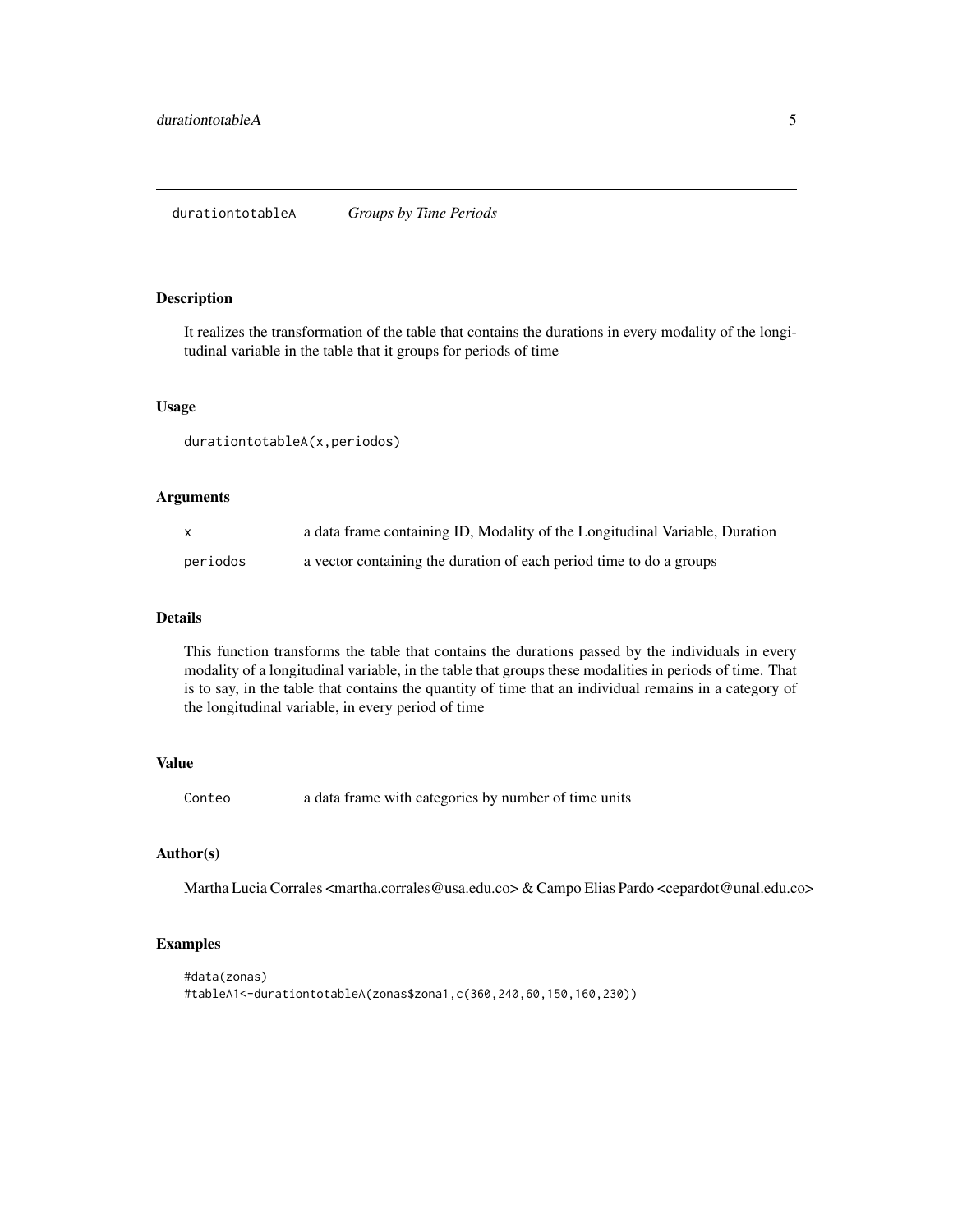<span id="page-5-0"></span>

It realizes qualitative harmonic analysis like a fuzzy correspondence analysis

#### Usage

fuzzy(datos,vectorc,nf=5,pesos=NULL)

#### Arguments

| datos   | object of type data frame or matrix                                  |
|---------|----------------------------------------------------------------------|
| vectorc | a vector containing the number of categories for each fuzzy variable |
| nf      | an integer indicating the number of kept axes. Default $nf=5$        |
| pesos   | a vector of row weights                                              |

#### Details

The AAC presented by the first time in 1979 by Deville and Saporta, is an exploratory method of longitudinal categorical information which aim is to construct the information of the individuals of a sample, during a certain period of time. These individuals are described by the chronology of a succession of changes of stages among a set of possible stages. Deville and Saporta demonstrated that information of this type can be analyzed of form similar to what would make in a process escalar (harmonic analysis).

In its practical application it is the accomplishment of an analysis of correspondences

When in the AAC it is chosen for a recodification that indicates the proportion of time that an individual remains in a category, with regard to a specific period of time, there is obtained a table that can turn as a table of diffuse codification, that is to say, the individuals take different values of the same variable with different degrees of association; and this one can be analyzed across an extension of the analysis of multiple correspondences: the diffuse analysis of correspondences, proposed by Chevenet, Dol?dec and Chessel in 1994.

#### Value

fuzzya object of type dudi

#### Author(s)

Martha Lucia Corrales <martha.corrales@usa.edu.co> & Campo Elias Pardo <cepardot@unal.edu.co>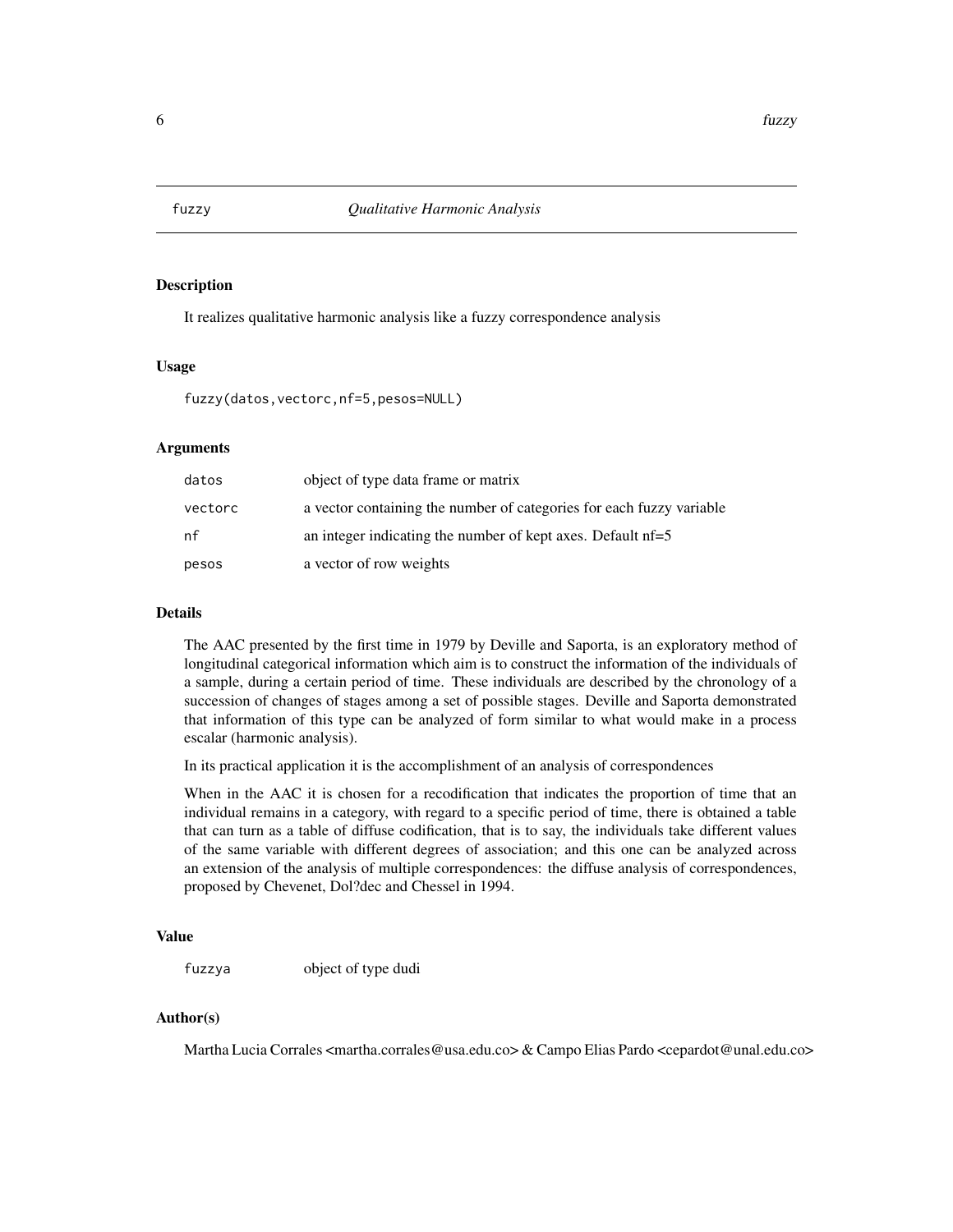#### <span id="page-6-0"></span>hqa *7*

### Examples

```
data(ratingTV)
# Fuzzy Correspondence Analysis with weights
fuzzya<-fuzzy(datos=ratingTV$tab, vectorc=c(15,15,15,15,15,15), pesos=ratingTV$weight)
6
# Fuzzy Correspondence Analysis without weights
fuzzyb<-fuzzy(datos=ratingTV$tab, vectorc=c(15,15,15,15,15,15))
6
# First factorial plane with FactoClass
#plot(fuzzya,1,2,Tcol=FALSE,ucal=10)
#plot(fuzzyb,1,2,Tcol=FALSE,ucal=10)
```
hqa *Combination of Qualitative Harmonic and Multiple Factor Analyses and Clustering*

#### Description

It realizes the combination between two methods for the processing of longitudinal categorical data: the Qualitative Harmonic and the Multiple Factorial Analysis.

#### Usage

```
hqa(base, conteos=FALSE, units=NULL, durat=FALSE, periodos=NULL, pesos = NULL,
   ilustra=NULL,ilustc = NULL,ilust.type = NULL, nfact=5, nfcl=5, k.clust=NULL,
    combinat=TRUE, vector, tableclass=FALSE, clasifica=TRUE)
```
#### Arguments

| base     | object of type data frame or matrix                                                         |
|----------|---------------------------------------------------------------------------------------------|
| conteos  | TRUE if you want to do data frame ID, MOD, DURATION. Default TRUE                           |
| units    | time: "secs", "mins", "hours", "days", "weeks", "months", "years". Default =<br><b>NULL</b> |
| durat    | TRUE if you want to calculate the DURATION by the function. Default FALSE                   |
| periodos | a vector containing the duration of each period of time                                     |
| pesos    | a vector of row weights                                                                     |
| ilustra  | object of type data frame or matrix with the illustrative variables. Default NULL           |
| ilustc   | a vector containing the number of variables in each ilustrative group                       |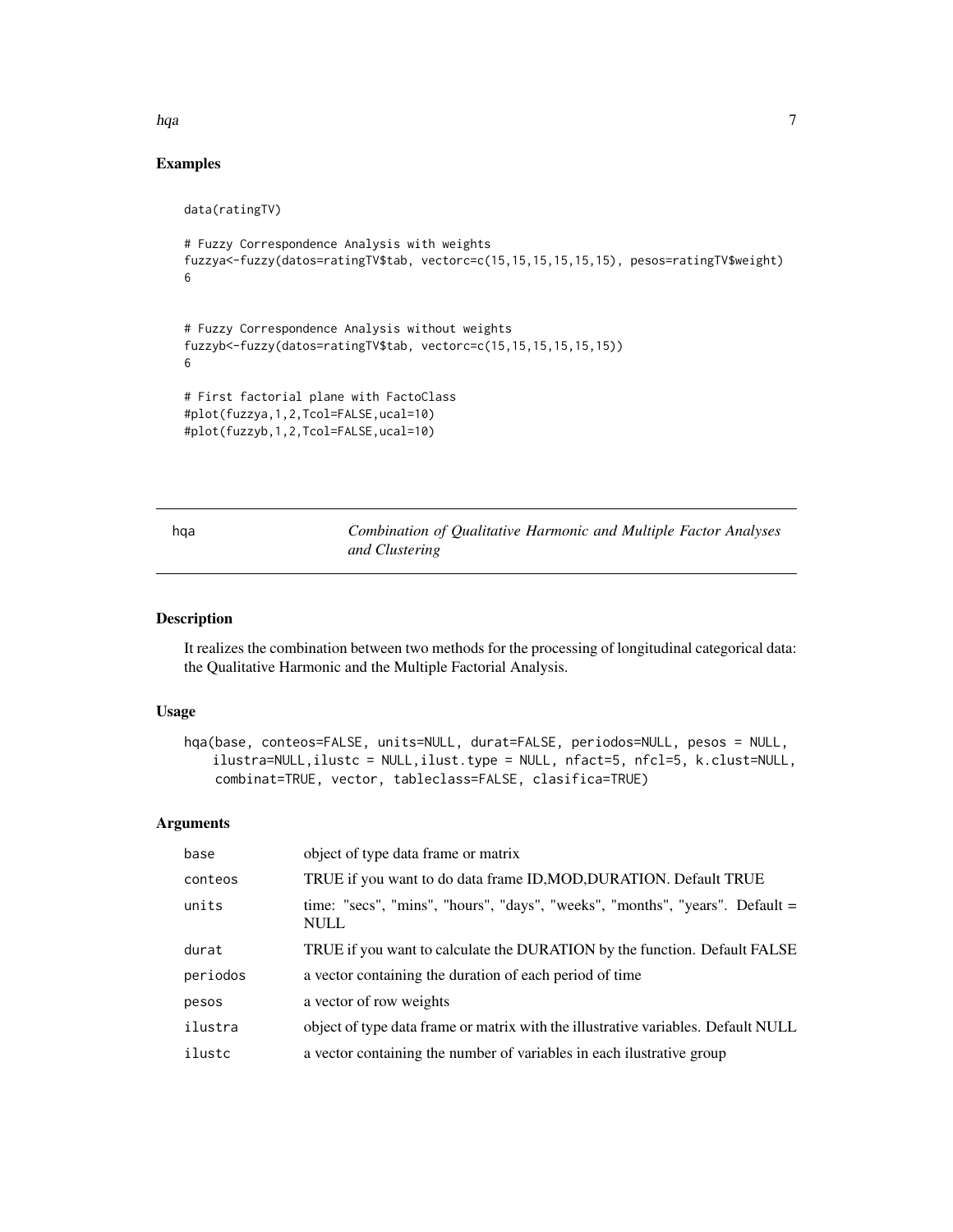| ilust.type | the type of variable in each ilustrative group: "c" for quantitative variables, "s"<br>for quantitative variables scales to unit variance, "n" for qualitative variables.<br>By default all variables are qualitative |
|------------|-----------------------------------------------------------------------------------------------------------------------------------------------------------------------------------------------------------------------|
| nfact      | number of axes to use into the factorial analysis. Default nfact=5                                                                                                                                                    |
| nfcl       | number of axes to use in the classification. Default nfcl=5                                                                                                                                                           |
| k.clust    | number of classes to work. Default k.clust= NULL                                                                                                                                                                      |
| combinat   | TRUE if you want to do combination HQA and MFA, FALSE if you want to do<br>only AAC. Default TRUE)                                                                                                                    |
| vector     | a vector containing the number of categories for each fuzzy variable                                                                                                                                                  |
| tableclass | TRUE if you want a function to Suggest you the number of axes to use in the<br>classificacion. Default FALSE                                                                                                          |
| clasifica  | TRUE if you want to do the classificacion. Default TRUE                                                                                                                                                               |
|            |                                                                                                                                                                                                                       |

#### Details

A new statistical methodology is proposed in order to analyze longitudinal categorical data. This methodology considers the use of two methods: Qualitative Harmonic and Multiple Factor Analysis. The analysis is complemented by an analysis of classification using the first coordinates factoriales of the data.

#### Value

| <b>HOA</b> | An object of type dudi or MFA                                                |
|------------|------------------------------------------------------------------------------|
| Clases     | An object of class "kmeans"                                                  |
| Active     | characterization of the classes considering the longitudinal active variable |
| Ilust      | characterization of the classes considering the ilustratives variables       |

#### Author(s)

Martha Lucia Corrales <martha.corrales@usa.edu.co> & Campo Elias Pardo <cepardot@unal.edu.co>

#### References

Corrales, M. L., & Pardo, C. E. (2015). Analisis de datos longitudinales cualitativos con analisis de correspondencias y clasificacion. Comunicaciones en Estadistica, 8(1), 11-32. [http://dx.doi.](http://dx.doi.org/10.15332/s2027-3355.2015.0001.01) [org/10.15332/s2027-3355.2015.0001.01](http://dx.doi.org/10.15332/s2027-3355.2015.0001.01)

#### Examples

```
#data(ratingTV)
#rating <- hqa(base=ratingTV$tab,ilustra=ratingTV$ilus, #vector=c(15,15,15,15,15,15), ilustc=c(4))
#10
#rating$HQA
#rating$Clases
#rating$Active
#rating$Ilust
```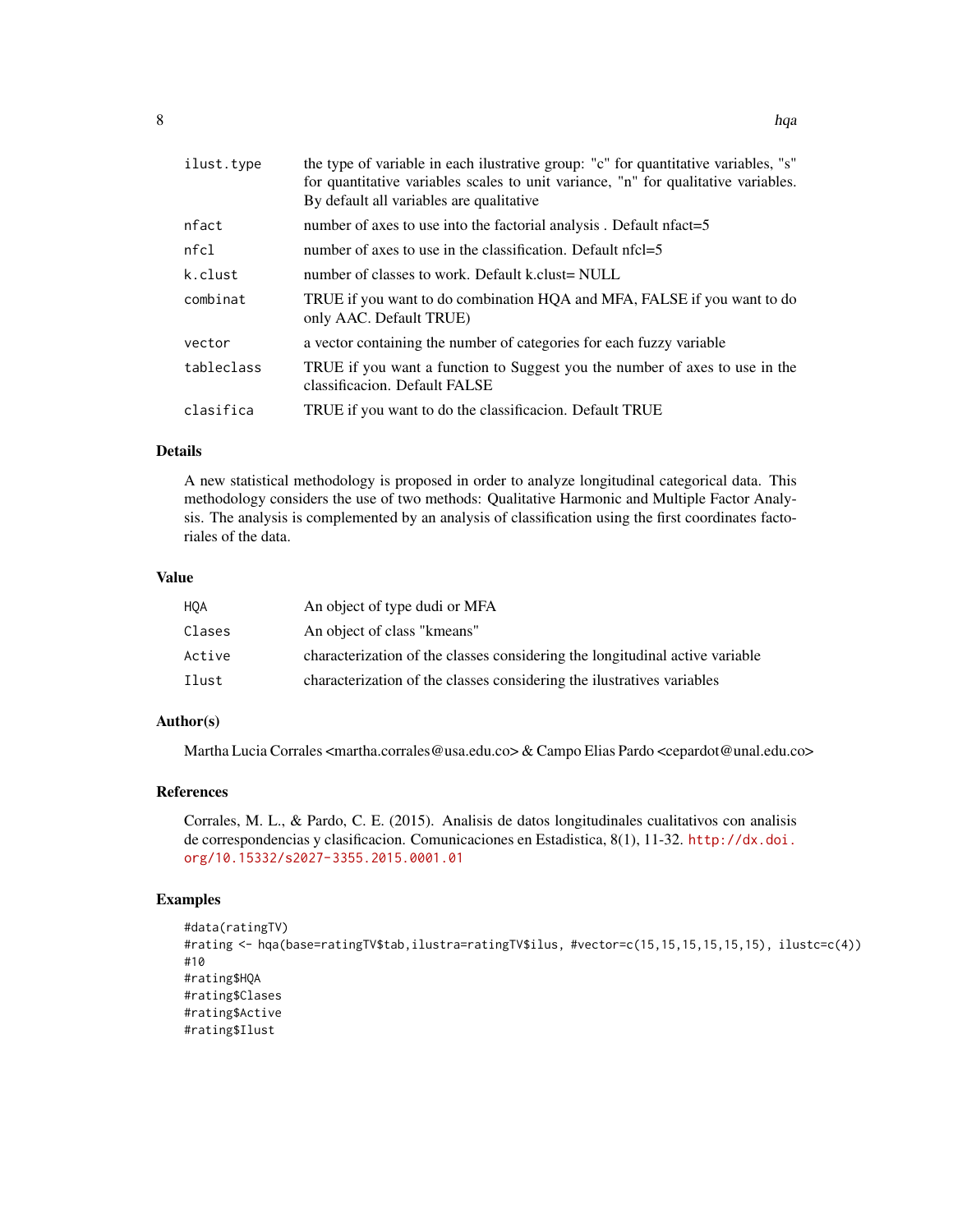<span id="page-8-0"></span>

An application for the study of Colombian rating television data for a given day and the resulting typology of television viewers.

#### Usage

data(ratingTV)

#### Format

Object of class list with: \$tab a data.frame of 1306 rows and 90 columns; \$ilus a data.frame of 1306 rows and 4 colums of sociodemographic variables; and a vector weights with the 1306 weights of the rows.

#### Source

The Data were provided by professor Juan de la Rosa Ramos

#### References

Corrales, M.L., & Pardo, C.E. (2015). Analisis de datos longitudinales cualitativos con analisis de correspondencias y clasificacion. Comunicaciones en Estadistica, 8(1), 11-32. [http://dx.doi.](http://dx.doi.org/10.15332/s2027-3355.2015.0001.01) [org/10.15332/s2027-3355.2015.0001.01](http://dx.doi.org/10.15332/s2027-3355.2015.0001.01)

tableclass *Correspondence Analysis Factorial Planes*

#### Description

It suggests the number of axes to using in a cluster analysis

#### Usage

```
tableclass(tabla,numaxes=2,numclass=2)
```
#### Arguments

| tabla    | object of type data frame or matrix with coordinates of factorial analysis |
|----------|----------------------------------------------------------------------------|
| numaxes  | number of dimensions for the classification. Default 2                     |
| numclass | number of class. Default 2                                                 |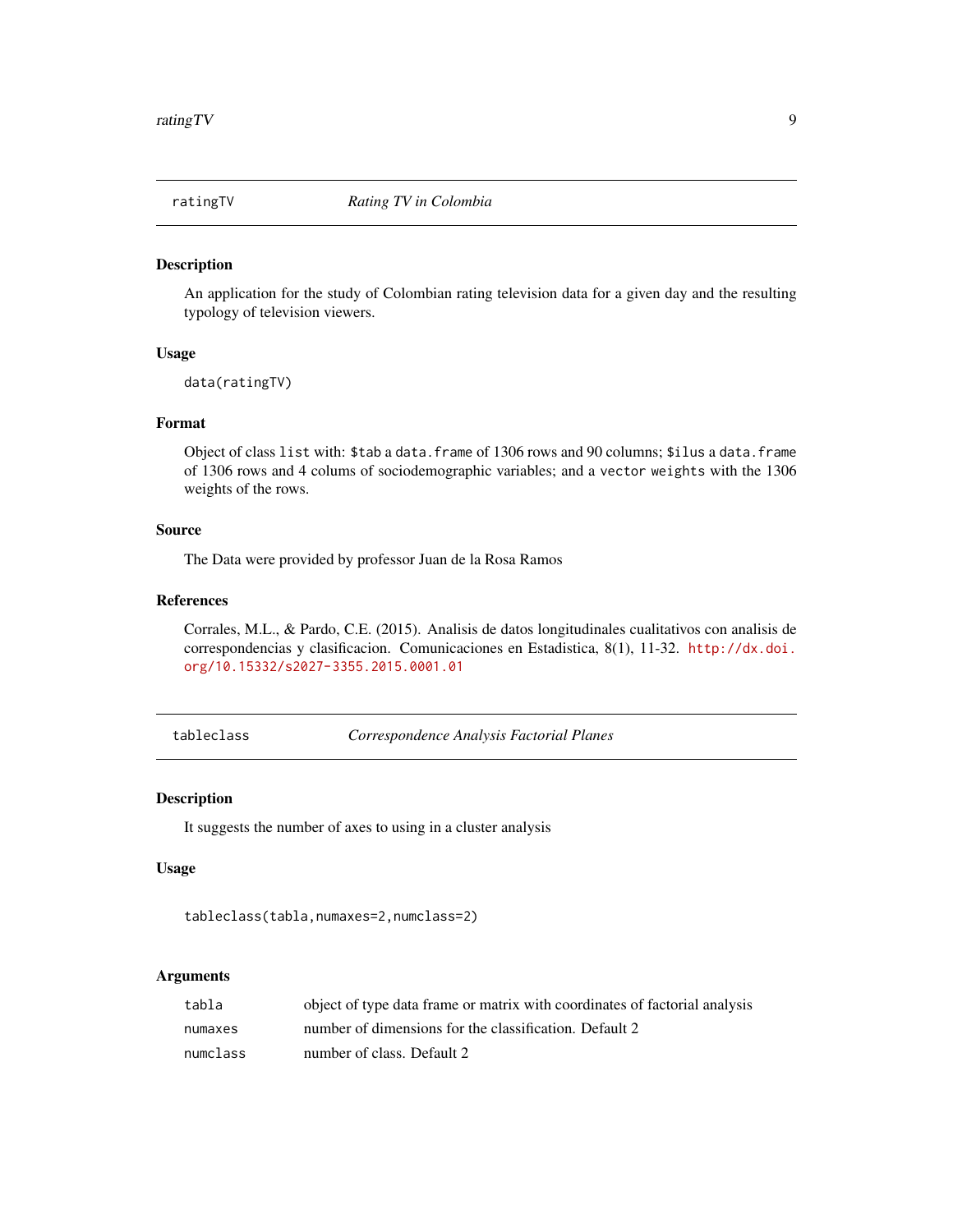#### Details

To understand the differences between elements of differents class, the planes factoriales are insufficient. It is necessary, therefore, to proceed to the classification of the individuals in the vectorial space of the first factors of the analysis. To decide the number of axes to using, Barbary (1996) proposed a procedure which consists of realizing the classification several times changing the number of axes and using as criterion the number of individuals of the class with major quantity of individuals. The analysis to interpreting is that one that originates the minor number of individuals in the majority class.

The function tableclass realizes the classification several times y it proposes a number of axes to the classification.

#### Value

tableclas object of type matrix

#### Author(s)

Martha Lucia Corrales <martha.corrales@usa.edu.co> & Campo Elias Pardo <cepardot@unal.edu.co>

#### Examples

```
data(ratingTV)
# Fuzzy Correspondence Analysis
fuzzyb<-fuzzy(datos=ratingTV$tab, vectorc=c(15,15,15,15,15,15))
20
tabla_clases<-tableclass(fuzzyb$li, numaxes=4, numclass=7)
tabla_clases
```
zonas *Zonas*

#### Description

An application for the study of Colombian rating television data for a given day and the resulting typology of television viewers.

#### Usage

```
data(zonas)
```
#### Format

Object whit class data.frame of 1306 rows and 90 columns.

<span id="page-9-0"></span>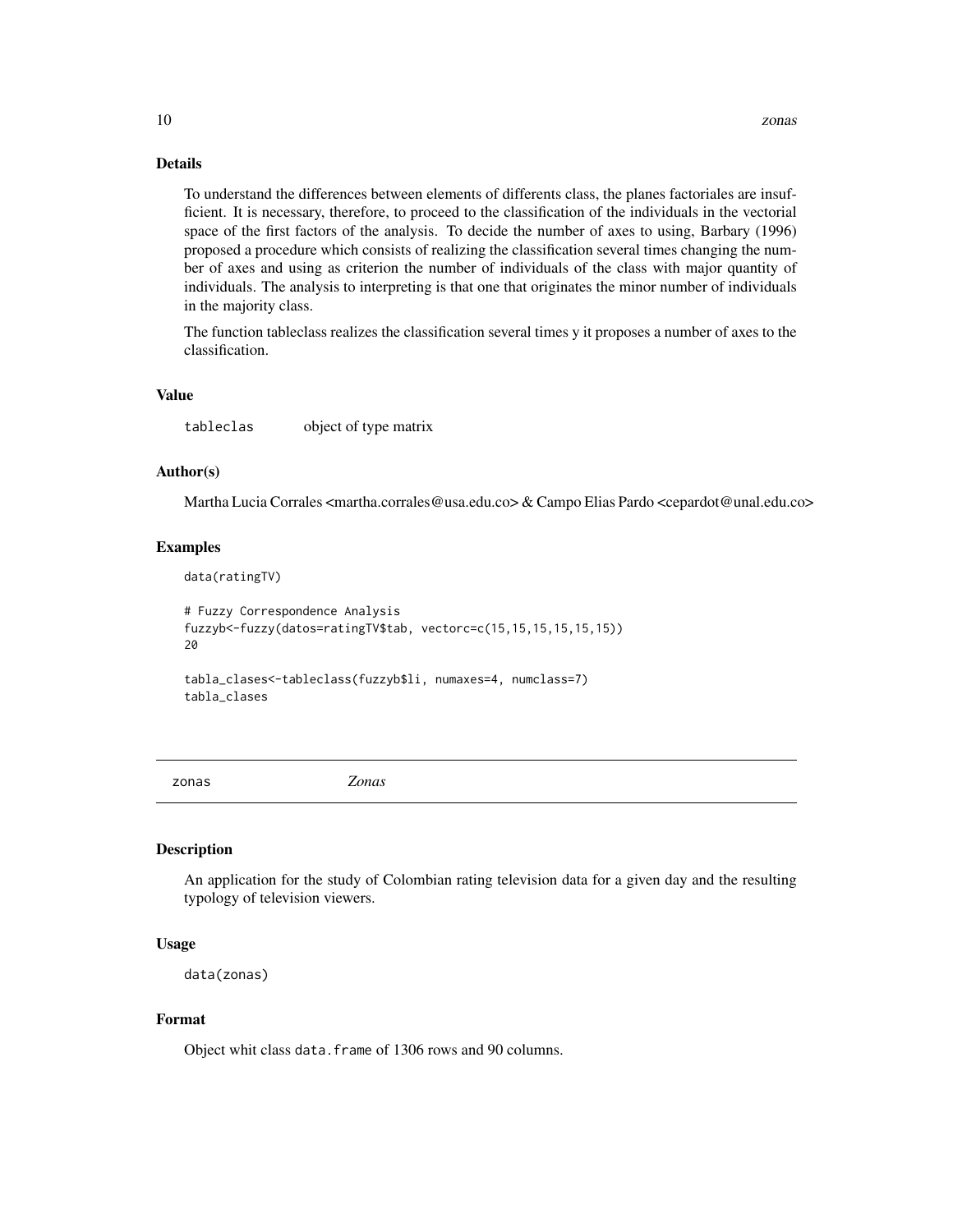#### zonas 11

#### Source

The Data were provided by professor Juan de la Rosa Ramos

#### References

Corrales, M.L., & Pardo, C.E. (2015). Analisis de datos longitudinales cualitativos con analisis de correspondencias y clasificacion. Comunicaciones en Estadistica, 8(1), 11-32. [http://dx.doi.](http://dx.doi.org/10.15332/s2027-3355.2015.0001.01) [org/10.15332/s2027-3355.2015.0001.01](http://dx.doi.org/10.15332/s2027-3355.2015.0001.01)